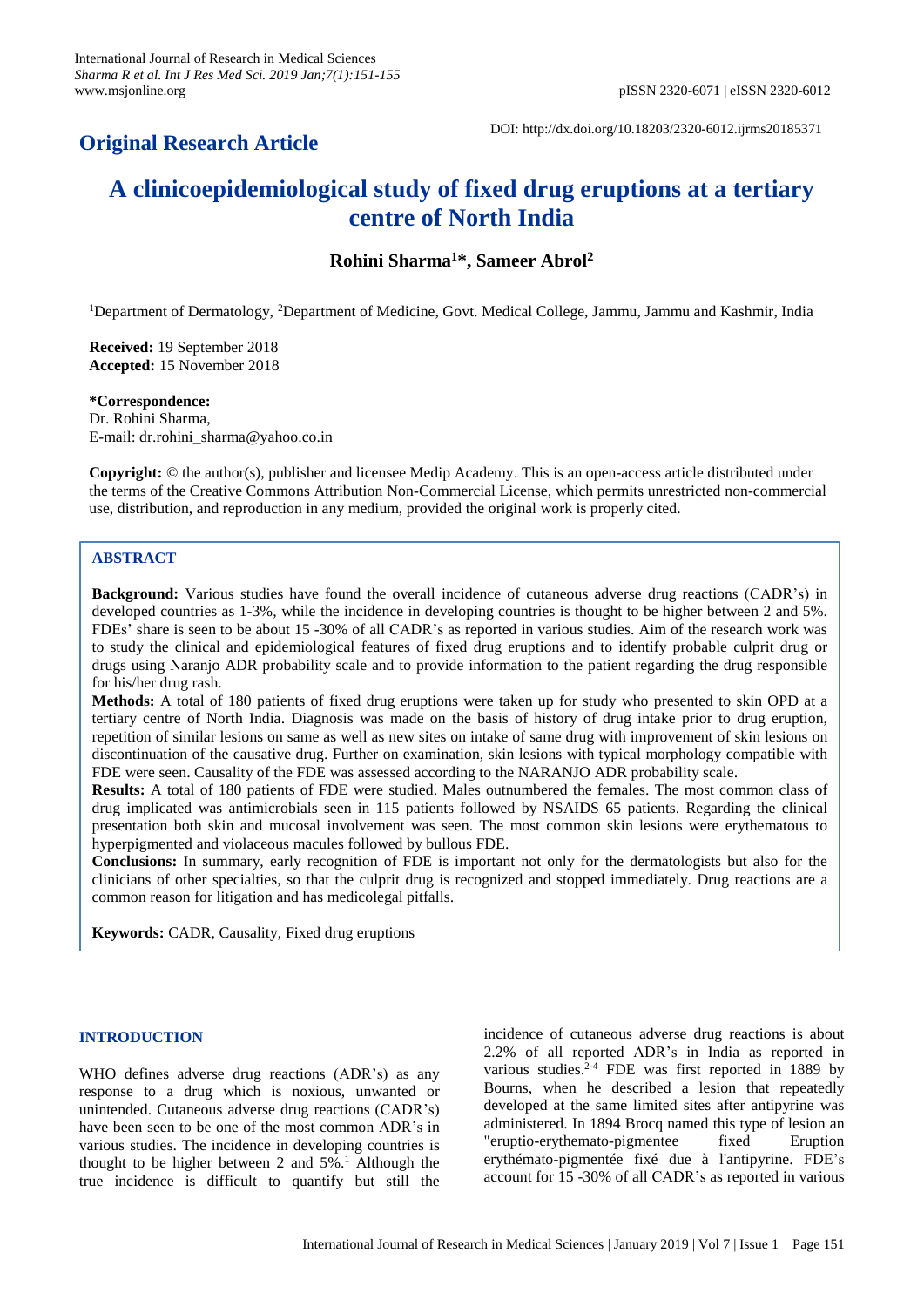studies.<sup>2</sup> These are characterized by skin lesion (s) that recur at the same anatomic site (s) upon repeated exposures to an offending agent. Most commonly, the skin lesion is a dusky erythematous macule and is usually found on the lips and genitalia, although any skin or mucosal surface may be involved. The skin lesions may be associated with a burning and/or, itching. With repeated use of the drug the lesions increase in number and may even progress to the development of central vesicles and bullae.<sup>3</sup> The lesions usually heal leaving behind residual hyperpigmentation. Withdrawal of the causative drug usually improves the condition but symptomatic treatment in the form of antihistaminic and topical steroids are sometimes required.<sup>5</sup> Because of its characteristic features, FDE can be diagnosed with relative ease compared to other drug eruptions. This study was undertaken at a tertiary centre of north India with an aim to study the clinical and epidemiological features of fixed drug eruptions and to identify probable culprit drug or drugs using Naranjo ADR probability scale and to provide information to the patient regarding the drug responsible.<sup>6</sup>

# **METHODS**

A total of 180 patients of fixed drug eruptions were taken up for study who presented to skin OPD at a tertiary centre of North India. Diagnosis was made on the basis of detailed history taking and examination of all patients. Regarding history taking, the following things were asked: history of drug intake prior to drug eruption indicating temporal association, repetition of similar lesions on same as well as new sites on intake of same drug with improvement of skin lesions on discontinuation of the causative drug. A further detailed history regarding drug intake, cutaneous eruptions and associated systemic symptoms, time gap between drug intake and skin eruption, dosage, duration, indication and class of drug taken and improvement in cutaneous eruption on stopping the drug was noted. History of cutaneous and systemic diseases, past history, family and any other relevant history was recorded.

The class of drug was noted down wherever the patient remembered. Further on examination, skin lesions with typical morphology compatible with FDE were seen. A complete detail general physical examination, cutaneous examination regarding morphology, pattern and distribution of eruption and mucosal examination was done. Mucosa of the mouth and genitalia was seen.

All routine investigations like haemogram, urine, liver function tests, renal function tests were done in all patients. Other special investigations like VDRL, HIV were done wherever necessary. Other dermatoses mimicking FDE were excluded and biopsies were taken wherever necessary. Causality of the FDE was assessed according to the NARANJO ADR probability scale (Annexure 1).

All the findings were recorded in the proforma. At the end of the study the data was analysed and inferences were drawn using various statistical methods.

# *NARANJO ADR probability scale*

According to this scale, a series of questions were asked to the patients regarding the adverse event, and then a final score was calculated.

# **RESULTS**

A total of 180 patients of FDE were studied. Males outnumbered the females. There were 114(63.3%) males and 66(36.6%) females. The youngest pt was of 14 yrs while the oldest was of 75yrs old. The mean age was 39.42 years. Maximum no. of patients were in the age group of 31-40 years. Age and gender distribution was shown in Table 1.

#### **Table 1: Age and gender distribution of patients.**

| Age group | <b>Males</b> | <b>Females</b> | <b>Both</b> |
|-----------|--------------|----------------|-------------|
| $11 - 20$ |              |                | 8           |
| 21-30     | 35           | 13             | 48          |
| $31 - 40$ | 42           | 35             | 77          |
| $41 - 50$ | 18           |                | 27          |
| 51-60     | x            |                | 12          |
| >60       |              | 2              |             |
| Total     | 114          | 66             | 180         |

#### *Drug class distribution*

The most common class of drug implicated was antimicrobials seen in 115 patients followed by NSAIDS 65 patients as shown in Figure 1.



# **Figure 1: Class of drug implicated in fixed drug eruption.**

Among antimicrobials-tinidazole and ornidazole were the most commonly implicated drugs seen in 81 patients whereas among NSAIDS-paracetamol was implicated in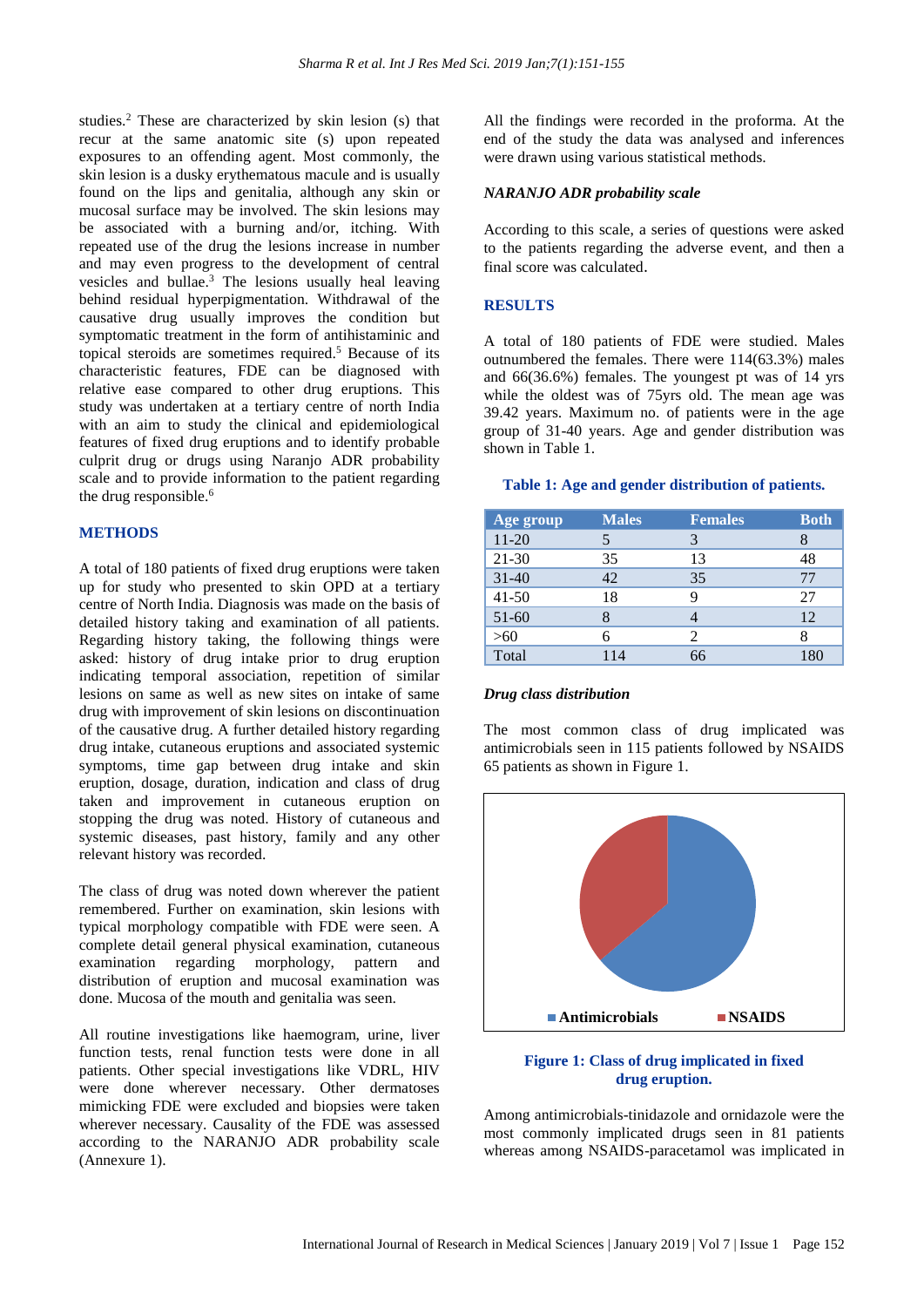42 patients. Multiple drug etiology was seen in 10 patients in which the patients had taken more than 1 drug.

The distribution of various individual drugs in the causation of FDE has been shown in Table 2. The time between the intake of drug and onset of signs and symptoms varied from 5minutes to 10 days amongst all patients with FDE.

|              | <b>Table 2: Distribution of individual drugs</b> |  |
|--------------|--------------------------------------------------|--|
| causing FDE. |                                                  |  |

| <b>Drug Implicated</b>                        | <b>No. of patients</b> |
|-----------------------------------------------|------------------------|
| Tinidazole                                    | 45                     |
| ornidazole                                    | 36                     |
| Ciprofloxacin                                 | 16                     |
| Amoxycillin                                   | 11                     |
| Cefuroxime axetil                             | 10                     |
| Fluconazole                                   | 7                      |
| Paracetamol                                   | 42                     |
| Diclofenac, piroxicam, ibrufen,<br>etoricoxib | 19                     |
| Levocetirizine                                |                        |

#### *Clinical presentation of FDE*

Regarding the clinical presentation both skin and mucosal involvement was seen. A total of 95 (53%) patients presented with only skin lesions with 51 males and 44 females. 58 (32%) patients presented with both skin and mucosal lesions out of which 41 were males and 22 were females. 27 (15%) presented with only mucosal lesions. Out of skin lesions, the most common site of involvement was upper limb. The most common skin lesions were erythematous to hyperpigmented and violaceous macules followed by bullous FDE. Some lesions presented with erosions as well (Figure 2).



**Figure 2: Fixed drug eruption with erosion.**

Around 123 patients presented as solitary lesions (18%), whereas 57 presented with multiple lesions (82%). Most common site was upper limbs followed by lower limbs and abdomen. Oral and genital mucosa was also seen among patients.

Improvement after stopping drug was observed in 55 patients and in rest 125 patients this could not be studied as patients didn't return for follow up. Applying the NARANJO ADR probability scale- 96 patients had a probable association, 61 highly probable and 23 a possible association (Figure 3).



#### **Figure 3: NARANJO** ADR **probability scoring.**

## **DISCUSSION**

Cutaneous adverse drug reactions are one of the most common ADR's.<sup>7</sup> The diagnosis of cutaneous ADR is one of the most challenging clinical problems in patients. The challenge is two-fold: firstly, to accurately diagnose cutaneous ADR and secondly, to attribute causality to a particular drug, if possible. Detailed history and clinical examination form the cornerstone of the diagnoses.

FDE's account for 15 -30% of all CADR's as reported in various studies.<sup>2</sup> These are characterized by skin lesion (s) that recur at the same anatomic site (s) upon repeated exposures to an offending agent. Most commonly, the skin lesion is a dusky erythematous macule and is usually found on the lips and genitalia, although any skin or mucosal surface may be involved. With repeated use of the drug the lesions increase in number and may even progress to the development of central vesicles and bullae.<sup>3</sup> It has been found that intraepidermal CD8+T cells with an effector-memory phenotype resident in fixed drug eruption lesions have a major contributing role in the development of localized tissue damage. Activation of these CD8+T cells is sufficient for triggering the lesion, however, this is not sufficient to cause extensive tissue damage observed in the fully evolved lesions. There was a male preponderance found in our study similar to that seen in another study where 450 cases of FDE were studied.<sup>8,9</sup> In our study the time between the intake of drug and onset of signs and symptoms varied from 5minutes to 10 days amongst all patients with FDE which was similar to other studies.<sup>10</sup> The most common site involved was upper limb followed by lower limbs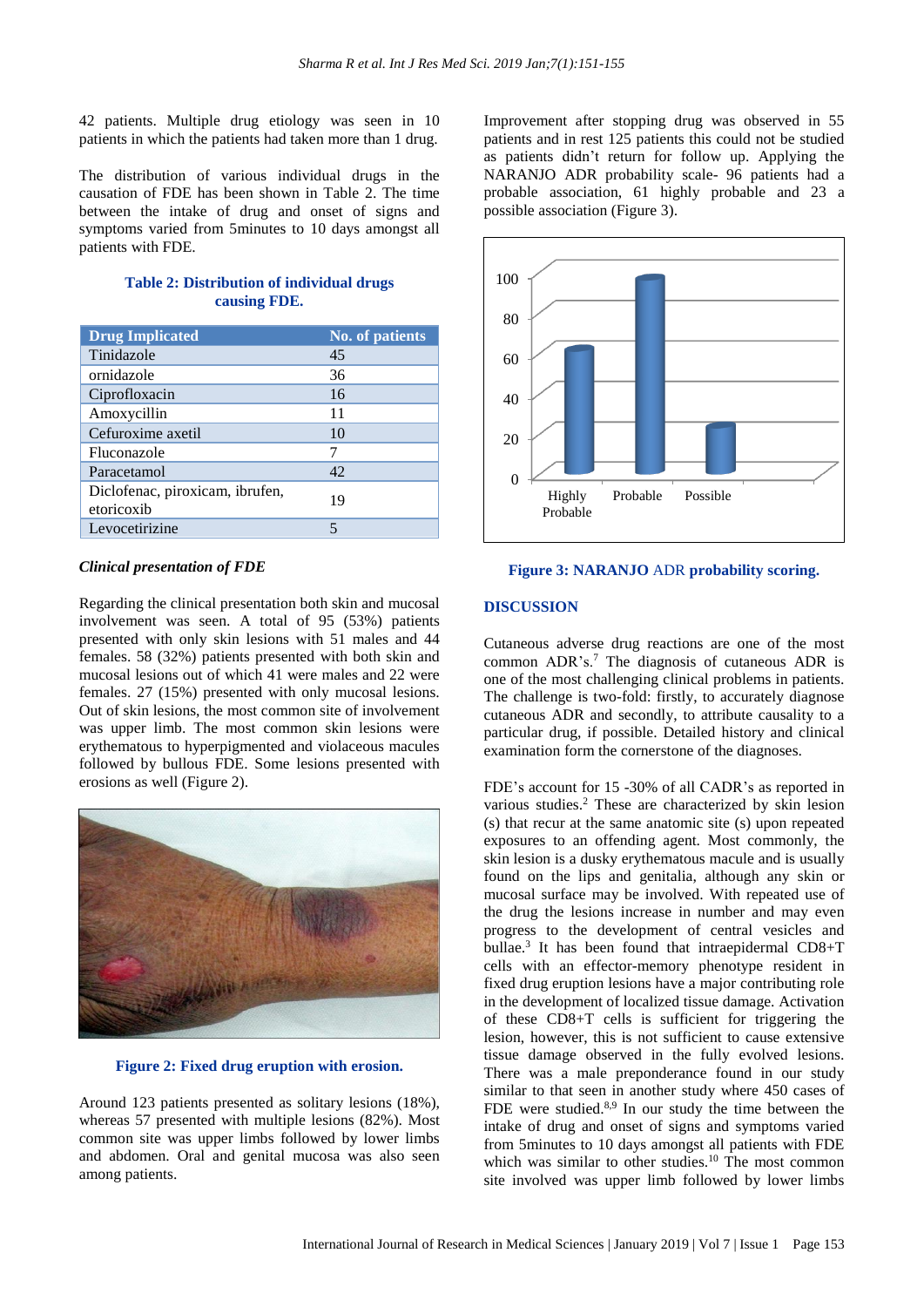and abdomen ion our study. Another study reported variation in site according to causative drugs like tetracycline causing FDE at mucocutaneous sites. $11$  The most common presentation was in the form of erythematous, hyperpigmented or violaceous macules seen in 38 patients (76%). A higher proportion of bullous FDE (24%) was seen in our study. 123 patients presented as solitary lesions (18%), whereas 57 presented with multiple lesions (82%). These findings were similar to that seen in another study. In their study they found single site involvement in 20.4% and multiple in 79.6% with a time lag of 10 minutes to 10 days.<sup>9</sup>

Among drugs causing FDE, antimicrobials were the most common offending agent followed by NSAIDS in our study among FDE patients similar to that seen by two other studies.4,11 Among antimicrobials we found antiamoebic tinidazole as the most common drug. Two other studies reported clotrimoxazole as the most common offending agent in contrast to our study.4,11 This could be attributed to the regional and ethnic variations and variable patterns of drug usage. Various studies concluded that FDE causing drug class before 2000 was clotrimoxazole and NSAIDS were rare. $8,11,12$  Few studies found NSAIDS to form a major share after year 2000 after antimicrobials, acetaminophin was the main NSAID implicated.4,13,14

In summary, early recognition of FDE is important not only for the dermatologists but also for the clinicians of other specialities so that the culprit drug is recognized and stopped immediately. Drug reactions are a common reason for litigation. Not warning a patient about potential adverse effects, prescribing a medicine to a previously sensitized patient or prescribing a related medication with cross-reactivity are the most common medicolegal pitfalls.

*Funding: No funding sources Conflict of interest: None declared Ethical approval: The study was approved by the Institutional Ethics Committee*

#### **REFERENCES**

1. Nandha R, Gupta A, Hashmi A. Cutaneous adverse drug reactions in a tertiary care teaching hospital: A North Indian perspective. Inter J App Basic Med Res. 2011 Jan;1(1):50-3.

- 2. Butler DF. Fixed drug eruptions. E-medicine Dermatology; 2010.
- 3. Svensson CK, Cowen EW, Gaspari AA. Cutaneous drug reactions. Pharmacological reviews. 2001 Sep 1;53(3):357-79.
- 4. Patel RM, Marfatia YS. Clinical study of cutaneous drug eruptions in 200 patients. Ind J Dermatol Venereol Leprol. 2008 Jul 1;74(4):430.
- 5. Lee HY, Tay LK, Thirumoorthy T, Pang SM. Cutaneous adverse drug reactions in hospitalised patients. Singapore Med J. 2010;51(10):767.
- 6. Naranjo CA, Busto U, Sellers EM, Sandor P, Ruiz I, Roberts EA, et al. A method for estimating the probability of adverse drug reactions. Clin Pharmacol Thera. 1981 Aug 1;30(2):239-45.
- 7. Martin T, Hui Li. Severe cutaneous adverse drug reactions: a review on epidemiology, etiology, clinical manifestation and pathogenesis. Chinese Med J. 2008;121(8):756-61.
- 8. Mahboob A, Haroon TS. Drugs causing fixed eruptions: a study of 450 cases. Int J Dermatol. 1998;37:833-8.
- 9. Ryou JH, Kim JH, Lee MH. A clinicopathological study of fixed drug eruptions. Korean J Dermatol. 1998;36(1):30-6.
- 10. Sehgal VN, Gangwani OP. Fixed drug eruption. current concepts. Int J Dermatol. 1987;26:67-4.
- 11. Sharma VK, Dhar S, Gill AN. Drug related involvement of specific sites in fixed eruptions: a statistical evaluation. J Dermatol. 1996;23:530-4.
- 12. Kanwar AJ, Bharija SC, Singh M, Belhaj MS. Ninety-eight fixed drug eruptions with provocation tests. Dermatologica. 1988;177:274-9.
- 13. Gupta R. Drugs causing fixed drug eruptions: confirmed by provocation tests. Indian J Dermatol Venereol Leprol. 2003;69:120-1.
- 14. Pudukadan D, Thappa DM. Adverse cutaneous drug reactions: clinical pattern and causative agents in a tertiary care center in South India. Indian J Dermatol Venereol Leprol. 2004;70:20-4.

**Cite this article as:** Sharma R, Abrol S. A clinicoepidemiological study of fixed drug eruptions at a tertiary centre of North India. Int J Res Med Sci 2019;7:151-5.